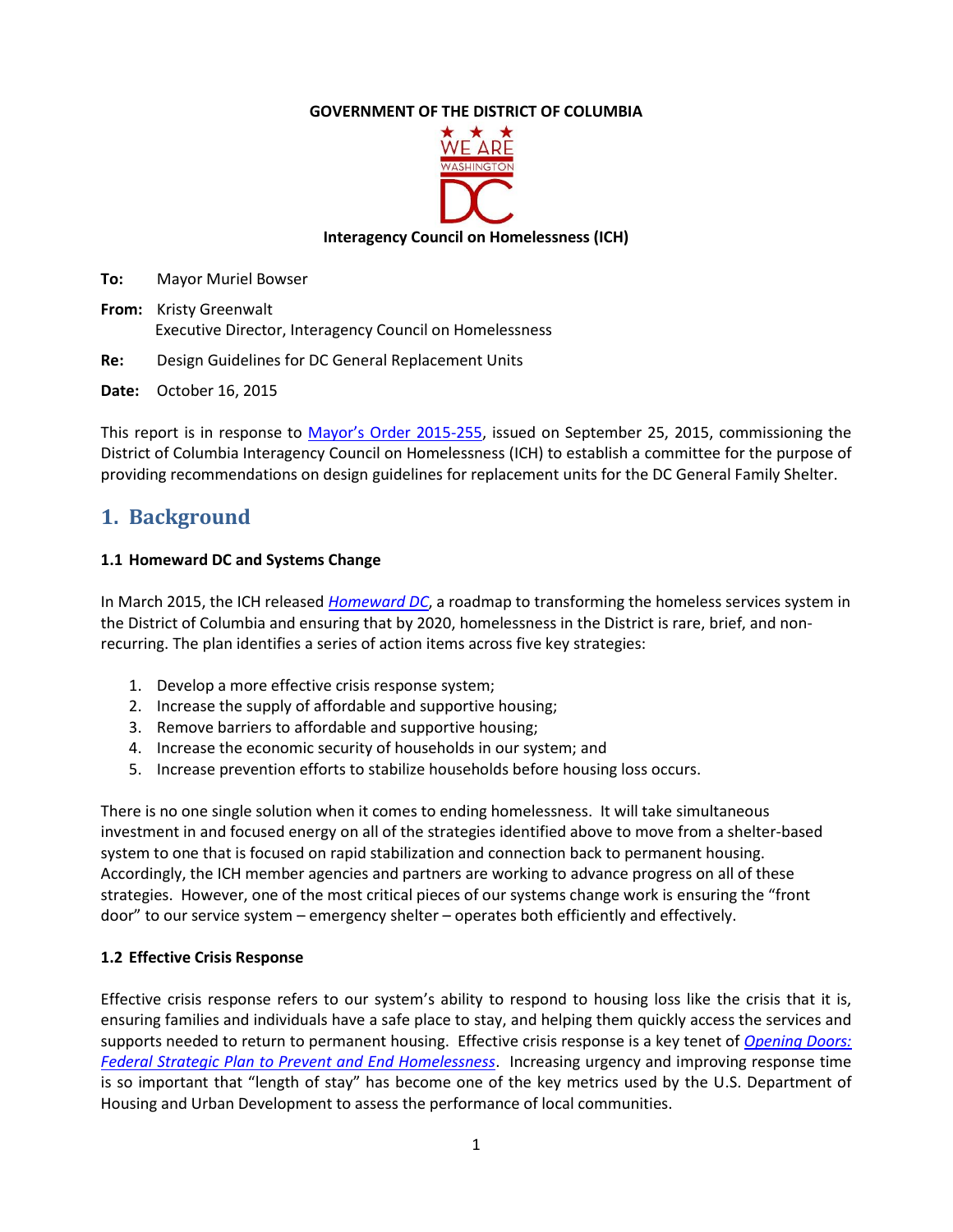Under *Homeward DC*, key action items to improve our system's crisis response include closing DC General and transitioning to smaller, community-based emergency shelters, implementing year-round access to shelter, and redesigning our rapid re-rehousing programming. While not the solution to homelessness itself, well-designed shelter facilities (coupled with strong supportive services) are key to our system's ability to help families quickly and safely stabilize and return to permanent housing.

#### **1.3 Balancing Needs and Constraints: Apartment-Style versus Private Room Shelters**

The question is not whether to close DC General or if our community needs emergency shelter as part of its overall service system, but rather how to design emergency shelter facilities to best meet the needs of families experiencing a housing crisis. Much of the debate that preceded the establishment of this committee focused on whether families experiencing homelessness could receive the safety, security, and support needed to stabilize their circumstances and exit homelessness in a private (single) room setting, or whether full apartments were required.

Stakeholders have repeatedly raised a number of concerns about private room settings. Most predominantly, these concerns relate to adequate privacy and safety for families (particularly families with histories of trauma), reducing conflict over shared space, the ability to meet dietary needs/restrictions, the ability to safely store food, medication, and/or formula, and the ability to meet reasonable accommodation requests. These concerns are more fully outlined in Exhibit 1 below.

#### **Exhibit 1. Key Needs Related to Private Room Facilities**

Committee participants were asked to identify concerns they had about private room settings. Following is the list of issues raised by the group.

- Adequate privacy and safety (particularly with regard to bathroom space)
- Re-traumatization of vulnerable families/children
- ❖ Conflict over shared space
- Number, age, and gender of individuals utilizing shared spaces (particularly bathrooms)
- Managing the logistics of people getting ready for school, jobs, appointments
- $\triangle$  Appropriateness for children (e.g., quiet space for homework)
- Health issues (e.g., communicable diseases, bed bugs)
- ❖ Ability to meet reasonable accommodation requests
- $\triangleleft$  Ability to meet dietary needs and medication needs
- Cost effectiveness of providing food if families prefer to buy their own
- Cleanliness of shared spaces (particularly bathrooms)
- Community/neighborhood buy-in of facilities
- $\triangle$  Ability to protect religious freedoms (e.g., meals, time/privacy for prayer)
- Location/isolation of families from the community
- Ability of families to meet daily living needs
- ❖ Adequate security of personal belongings
- $\triangle$  Capacity of providers to manage conflict in shared spaces
- Capacity of providers to help households quickly exit to permanent housing
- ❖ Programming rules (cannot be too general)
- $\triangle$  Ability to transition buildings into housing if shelter is no longer needed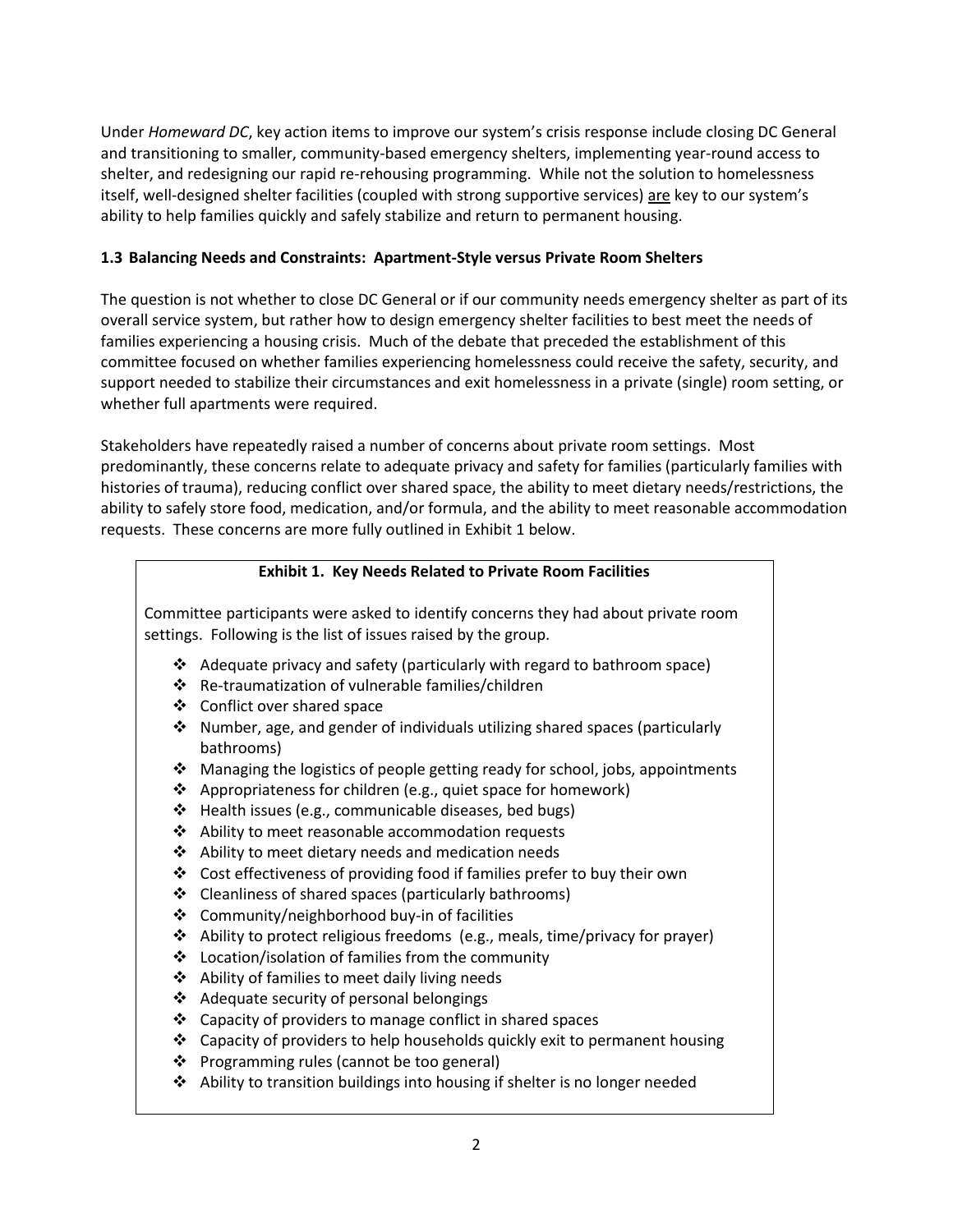While it is critical to develop shelter facilities that can adequately address these needs, there also exists a number of constraints that must be taken into consideration as we move forward with a plan to close DC General:

- $\triangle$  Length of Stay. Length of stay is a critical metric for any crisis response system. Long episodes of homelessness are detrimental to children—impacting school performance, health, and other indicators of well-being. Rapid exits back into permanent housing are not only better for families, but they are also better for the system. Shorter lengths of stay mean more families can be served over the course of a year with the same number of units, resulting in fewer dollars being spent on overflow motel rooms. Although not conclusive, the District's data suggests there may be a correlation between apartment-style units and longer lengths of stay. (This trend is also seen in data from other large cities, including New York City and Seattle.) There are, of course, several factors that can impact length of stay, including where housing resources are focused to help families exit and where families with reasonable accommodations are placed. However, unit configuration may be at work in the data as well.<sup>1</sup>
- $\div$  Capital Costs. The average size of each unit is also a consideration in this discussion. Clearly, full apartments are much bigger than private rooms, but even the addition of private bathrooms and/or kitchenettes adds significantly to the square footage requirement for a unit. Larger units mean fewer units per building, which would require additional buildings to yield the necessary number of units to replace the capacity of (and therefore close) DC General. Furthermore, plumbed space is the most expensive on a per square foot basis. Concentrating plumbing risers and runs creates better cost value. If the entire building requires plumbing infrastructure, the average cost per building also increases. Similarly, common kitchens require fire suppression systems to meet building code, which also increase the cost per building.
- ❖ Annual Operating Costs. More buildings required to replace DC General means more resources on an annual basis for staffing, security, maintenance, etc. However, design decisions that do not impact the number of buildings can also have operating cost implications, such as the amount of cleaning/maintenance required and the ability to quickly turn over units and prepare them for new occupants.
- $\div$  Timeline for Closing DC General. The number of buildings required will likely have an impact on the timing of closing DC General. Large increases in square footage requirements would necessitate between two and four additional buildings, which would postpone the closure of DC General between one and two years.

It is this combination of needs and constraints that the group was asked to navigate to produce the recommendations in this report.

 $\overline{a}$ 

 $1$ There was disagreement among stakeholders about whether it could be argued that a correlation exists between length of stay and apartment-style settings. No research currently exists that isolates different variables (e.g., unit configuration, placement of families needing reasonable accommodations, targeting of housing resources to support shelter exit) and allows us to determine the significance of each factor. However, correlation is not causation, and many cities do see this trend in their data.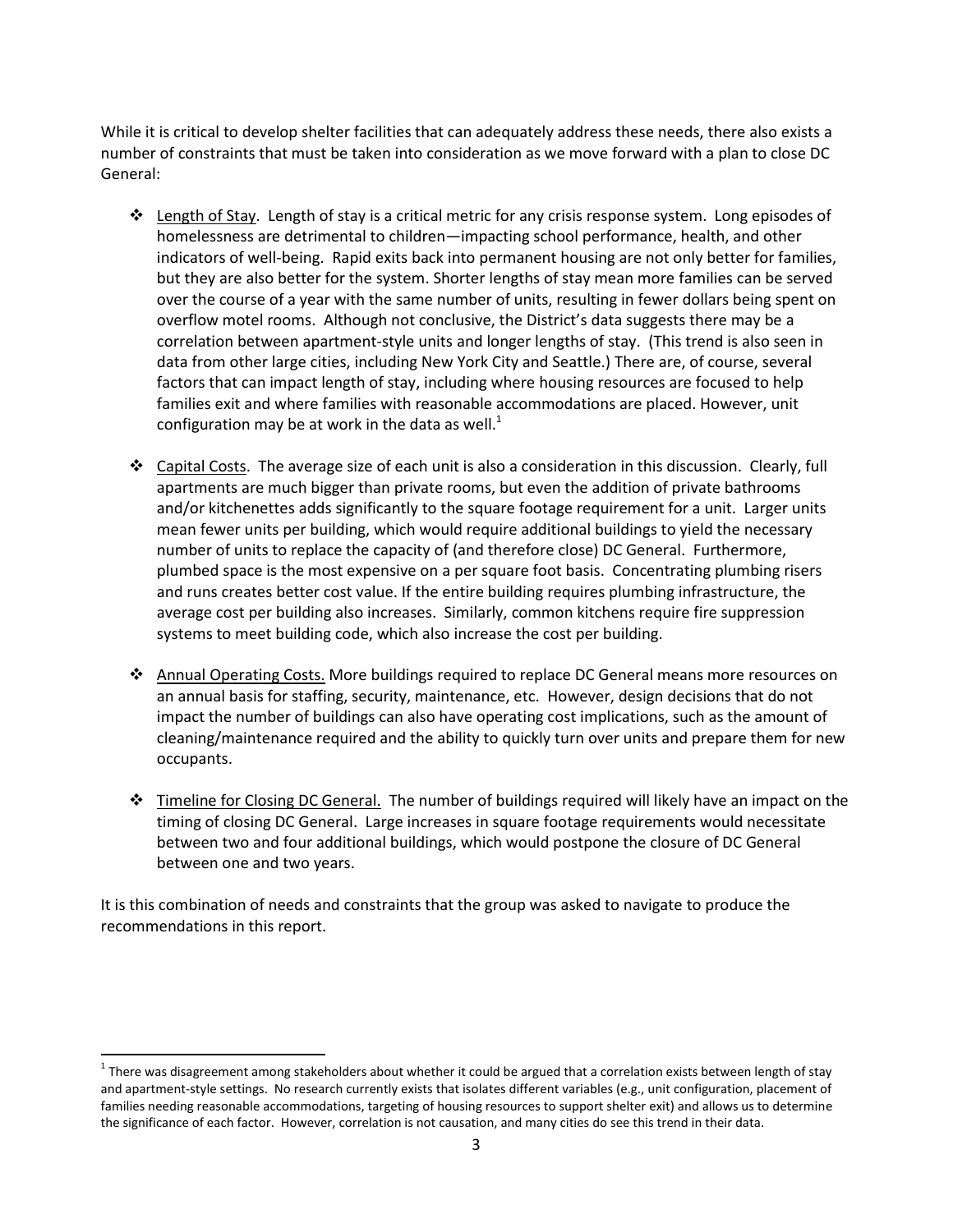# **2. Process Overview**

Following issuance of the Mayor's Order, ICH Director Greenwalt identified a group of 14 stakeholders with relevant expertise, including:

- Engineering/Building Design
- ❖ Homeless Services Systems Change
- Federal Homeless Policy and National Best Practices
- Domestic and Sexual Violence
- Early Childhood Development
- ❖ Program Design and Shelter Management
- Budget/Finance

The list of names was submitted to the ICH Executive Committee for vetting. The final list of committee members is provided in Exhibit 2.

# **Exhibit 2. Design Principles Committee, Appointed Members** ❖ Stephen Campbell, DC Department of General Services ❖ Kate Coventry, DC Fiscal Policy Institute Carol Dostert, Consumer Representative/Advocate Cortney Fisher, DC Office of Victim Services and Justice Grants ❖ Amber Harding, Washington Legal Clinic for the Homeless Peg Hacskaylo, DC DASH Tamaso Johnson, DC Coalition Against Domestic Violence Jamila Larson, Homeless Children's Playtime Project ❖ Sharon McDonald, National Alliance to End Homelessness ❖ Kelly McShane, Community of Hope Judith Sandalow, Children's Law Center Margaret Riden, DC Alliance of Youth Advocates Laura Zeilinger, DC Department of Human Services

All meetings of the ICH operate according to the provisions of the District's Open Meeting Act. In addition to the appointed members, several other interested stakeholders participated in one or more of the committee meetings. A list of participating individuals can be found in Appendix A.

The committee convened three times over the three-week period, and a subset of committee members helped organize and conduct a consumer focus group. In addition, ICH Director Greenwalt had several individual discussions with committee members between meetings to answer questions and solicit feedback, which provided the input needed to continue shaping and refining the group process.

 $\div$  Meeting #1: Wednesday, September 30 (9am – 11:00am). The first meeting began with broad framing on the systems change work happening in the District under *Homeward DC t*o help participants better understand the specific role of shelter in the broader system, as well as the other pieces of work underway to help transform the system into one that is focused on permanent housing. The meeting then moved into identification of key concerns about private room settings,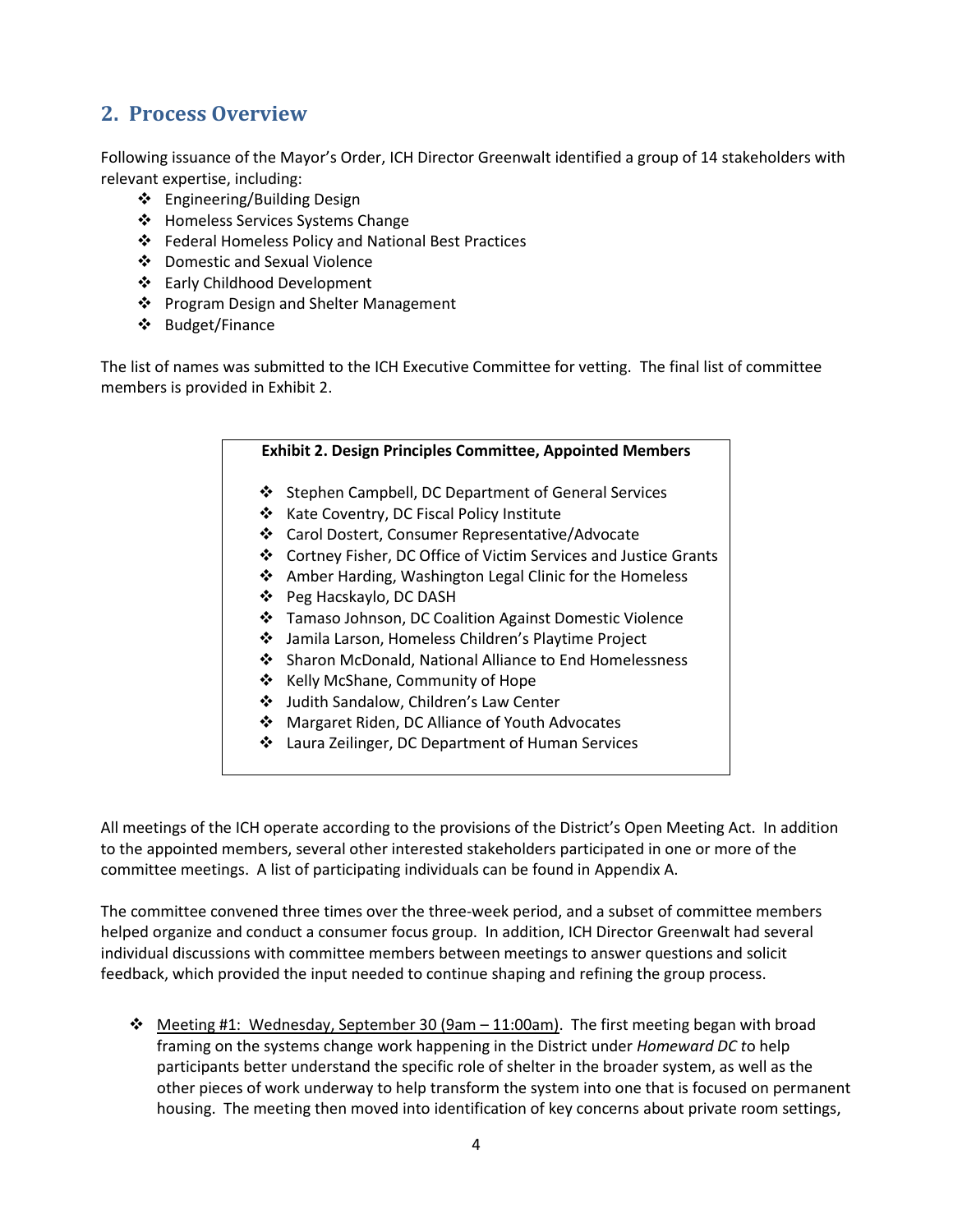which was used as a backdrop for the subsequent discussions on design elements. The purpose of identifying these concerns upfront was to push the group to consider whether concerns could be mitigated/addressed through strategic and creative design choices (which would allow the District to adhere to existing budget and time constraints), or in contrast, if concerns could only be addressed in an apartment-style setting. The meeting concluded with an initial discussion about bathroom facilities.

- $\div$  Meeting #2: Wednesday, October 7 (9am 11:00am). The second meeting delved deeper into design elements. The meeting began with a presentation on different design options across four key areas: 1) Meals/Food/Refrigeration; 2) Study Space; 3) Recreation Space; and 4) Bathrooms. Stakeholders were then divided into breakout groups and asked to bring back specific recommendations on these four topics. The report out revealed a significant amount of consensus on the first three topics, but that additional detail was needed to help stakeholders more fully assess tradeoffs with regard to bathroom space.
- \* Consumer Focus Group. Between the second and third meeting, a focus group was conducted at DC General to solicit feedback from existing DC General clients. (For more information on the focus group, see Appendix B.) Members of the committee attempted to organize a second focus group of clients that had previously stayed at DC General and are now in permanent housing and/or clients staying at other shelter facilities in the District, but there was not enough time to identify and convene interested participants.
- $\clubsuit$  Meeting #3: Wednesday, October 14 (9am -11:00am). The third committee meeting began with a discussion of the feedback obtained via the consumer focus group. The group proceeded to review and refine recommendations related to kitchens, study space, and recreation space. The group then moved to an in-depth review of cost implications and tradeoffs associated with different bathroom configurations. The meeting concluded with a vote on various bathroom configurations.

Because some individuals can be hesitant to speak up in a large group format, the process also included the use of "reflection" worksheets at the conclusion of the second and third meetings. The purpose of the worksheets was to determine the extent to which the recommendations that were emerging reflected the true sentiments of the stakeholders around the table, as well as to get insights on where people still had questions or concerns. Information from the worksheets has been incorporated into this report.

#### **Timing Implications Related to this Report**

 $\ddot{\phantom{a}}$ 

While many interested stakeholders offered testimony at the October 13 City Council hearing on the *Advancing Year Round Access to Shelter Policy and Prevention of Homelessness Amendment Act of 2015, Bill 21-352,* a majority of individuals participating in the this committee indicated that their perspective changed throughout the course of the committee process, and more specifically, as a result of learning more about the cost implications and tradeoffs related to different bathroom configurations, which were discussed in depth during the October 14 meeting. $^2$  Under ideal circumstances, this committee would have concluded its work and submitted its recommendations prior to the hearing on the legislation so that stakeholders could offer testimony based on a fuller understanding of the facts, but in this instance, the

 $^2$  Of the ten reflection worksheets submitted following Meeting #3, eight stakeholders indicated that their perspective had changed as a result of the participating in the process, one stakeholder indicated her perspective changed "a little," and one indicated that he still did not have a clear opinion.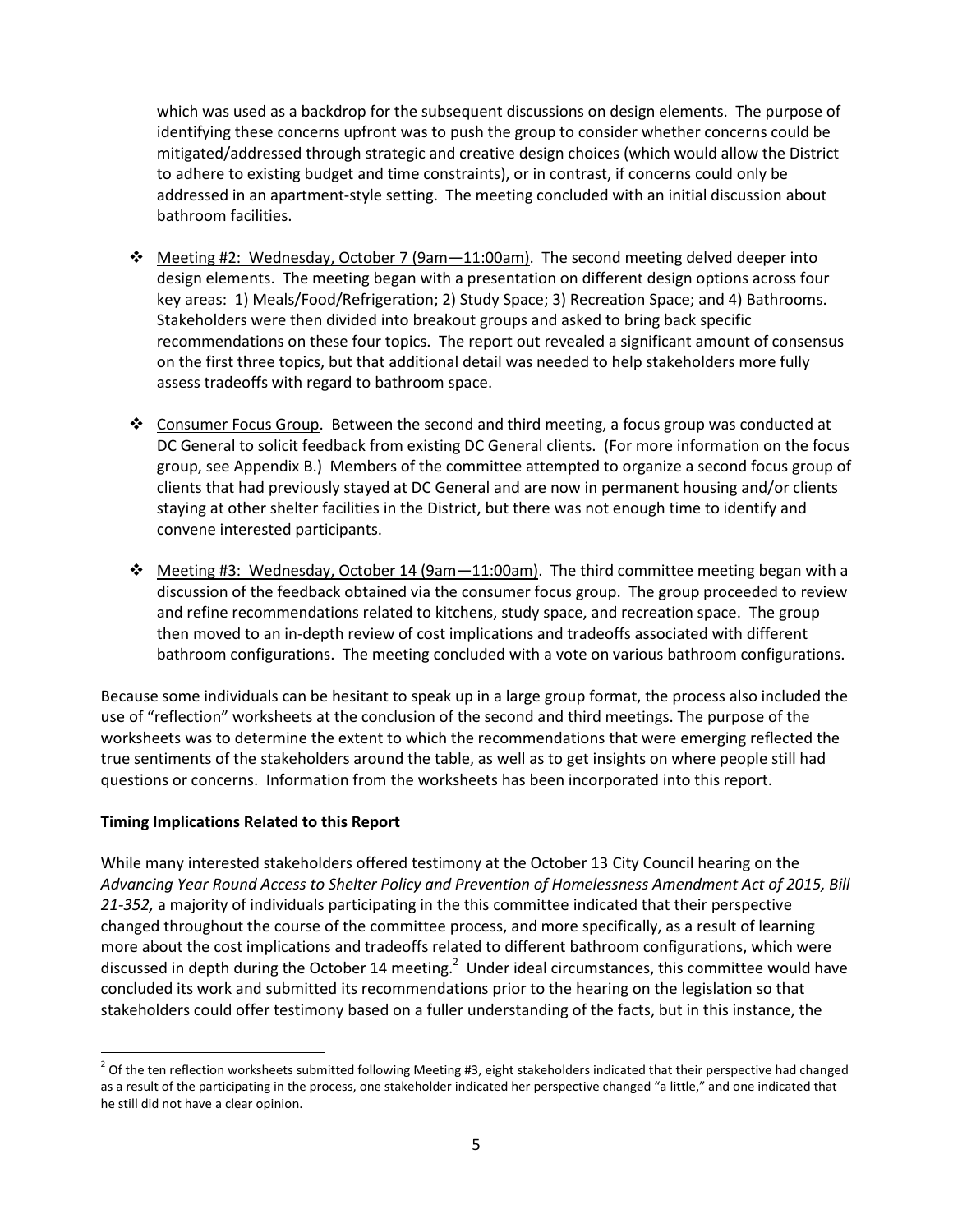timing simply did not allow for that to happen. As such, it's important to note that perspectives may have shifted following the hearing and additional conversations with stakeholders may be beneficial.

# **3. Recommendations**

### **3.1 Research on Shelter Design**

Very little research has been conducted to date specifically on the design of emergency shelter facilities for families experiencing homelessness. However, there is a growing body of research on the field of design more generally. Throughout the world, and increasingly in the United States, smart design is being used to help overcome challenges related to increased competition within the housing market and skyrocketing housing costs, particularly in larger urban areas. The "tiny house" movement has attracted more and more attention as it offers housing accommodations that are both more affordable and ecologically friendly. There are many ideas from this movement on how to use space in flexible ways that are applicable to our discussion on shelter redesign.

Further, a body of literature exists on the different ways to think about the concept of "home." In terms of function, a home is usually thought to meet daily living needs, including eating and sleeping, bathing, washing/drying of clothing, sanitation and waste management, and securing body and possessions. However, psychological needs create a different set of functions for the home, including claiming territory, relaxing, securing peace of mind, maintaining a positive self-identity (pride, respect, dignity), protecting oneself from others, maintaining a sense of consistency in one's surroundings, providing for self and others (independence, self-sufficiency), social support (often family but also friends/roommates), and maintaining control/ownership over a space.<sup>3</sup> Borrowing ideas from this research, the idea of "home" is not related to specific structural elements or aspects, but psychological feelings related to safety, warmth, control of environment, etc.

This literature is relevant in our discussion about shelter design, because even though emergency shelters are not synonymous with permanent housing and should not be thought of or used as such, it is important that families accessing emergency shelter experience the functional and psychological benefits of "home." However, there may be a variety of ways to achieve these functional and psychological benefits.

## **3.2 Overarching Principles**

 $\overline{a}$ 

The remainder of report describes the recommendations that emerged through this process. Before getting into specific design features, however, it is important to note that two key themes surfaced over and over in the discussion:

\* Flexibility is Key. Perhaps not surprising, opinions on essential design elements varied from one person to the next based on personal experiences, preferences, and priorities. While there was a significant amount of consensus by the end of the process, one key takeaway is that flexibility is key. In order to maximize the use of space and increase the functionality of the facilities, developers should consider how space can be used flexibly to accommodate the different needs and preferences of different people over time. For example, stakeholders thought it would be important to take into consideration a facility's proximity to other community amenities (e.g.,

<sup>3</sup> Miller, Abbilyn Marie. *[Determining Critical Factors in Community-Level Planning of Homeless Service Projects](https://www.ideals.illinois.edu/bitstream/handle/2142/31069/Miller_Abbilyn.pdf?sequence=1)*. University of Illinois at Urbana-Champaign, 2012.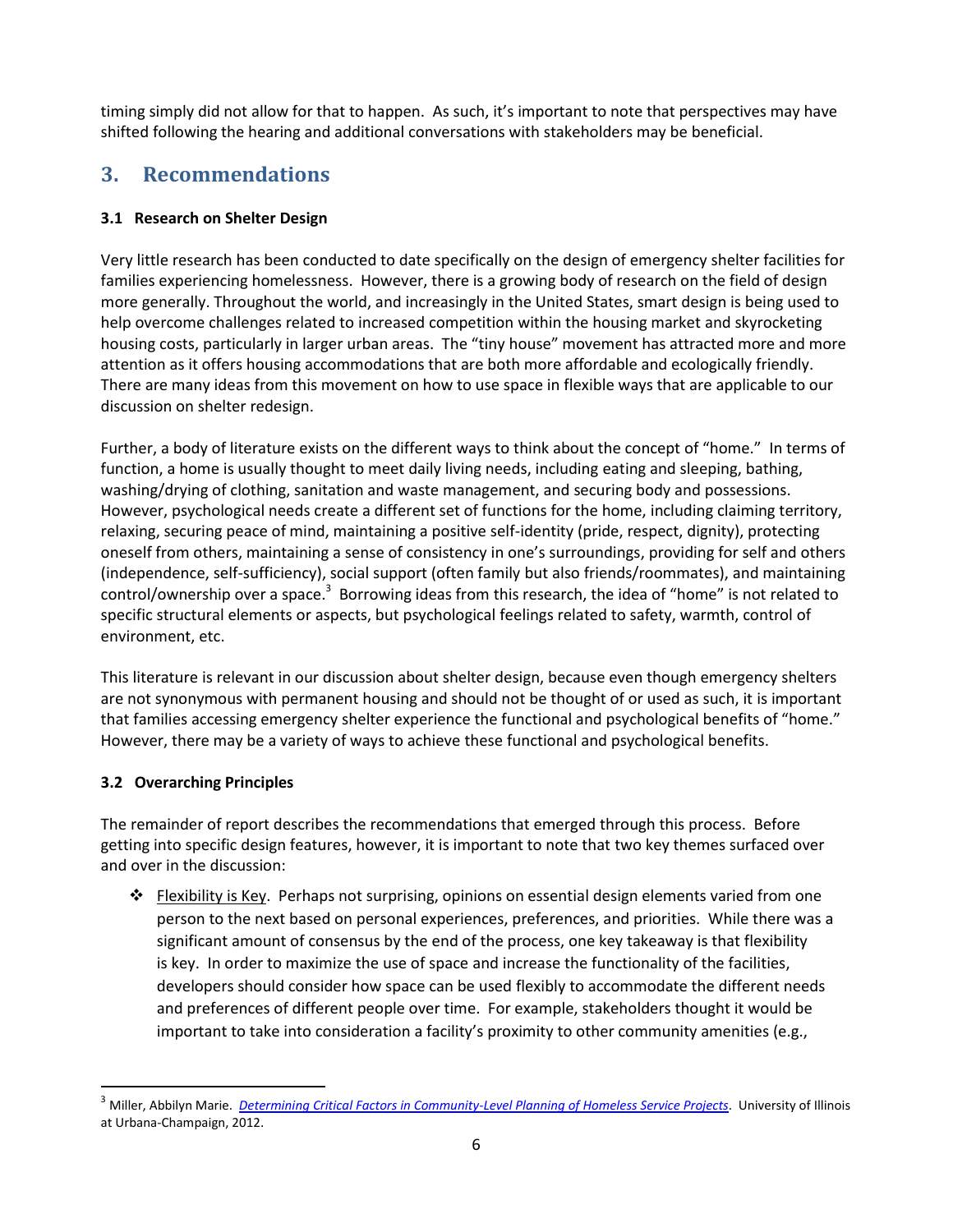adjacent parks, libraries) to help meet needs of clients in a more cost effective manner. Examples of how flexibility can be built into the facilities are described in more detail below.

- Maximize Privacy and Control. Flexibility is key to using each unique building/location strategically in large part to maximize options for privacy and control over personal space. Stakeholders felt that more desirable design options existed (e.g., private bathrooms) but that it was important to balance desires with constraints, particularly related to the timing of closing DC General. Given these tradeoffs, however, stakeholders felt that it was critical for developers to capitalize on different options within each facility to maximize privacy and control for clients.
- Design Elements Cannot Be Considered in Isolation of Program Policy. Stakeholders reinforced over and over that effective program policy is "make or break" for the design elements under consideration. For example, shared bathrooms are not feasible if policy prohibits parents from leaving children unattended (such as current policy at DC General). Under such a scenario, if a parent needed to use the bathroom in the middle of the night, this would require that the parent wake a sleeping child to bring him/her into the bathroom. Stakeholders gave other examples of policies that will need to be reconsidered in order to make recommended design elements work. Further, stakeholders reinforced that policy must of course be effectively implemented, which will required clear expectations written into contracts, well-trained program staff, and improved monitoring efforts. Consequently, a key recommendation is that this work group continues in the months ahead to provide input on various aspects of the family systems redesign. One specific task should be the review of existing family shelter policy to produce recommendations on changes or enhancements needed. This work should occur after the design choices have been finalized and before the Department of Human Services begins procurement for operation of the new facilities.

### **3.3 Recommended Design Elements**

 $\overline{a}$ 

The recommendations in this report reflect enhancements or additions to baseline assumptions governing the design of the new facilities. (See Exhibit 3 below for more detail on the baseline assumptions.) Many ideas were discussed – some of which were ruled out as infeasible. This report does not attempt to capture the entire breadth of options discussed, but rather those that emerged as the most feasible and desirable. In some cases, opinions were divided on the best option; those instances are noted, with an attempt to briefly explain pros and cons of each perspective.<sup>4</sup>

### **Exhibit 3. Baseline Design Assumptions**

- All facilities are expected to have a residential, welcoming, family/community-oriented feel. They will incorporate warm/cheerful colors, artwork, materials, and texture as part of the overall design aesthetic.
- $\cdot$  Supportive services will be provided onsite under separate contract.
- $\div$  There will be a maximum of 50 units per building and 10 units per (residential) floor.
- $\cdot \cdot$  Private rooms will be, on average, between 300 and 400 square feet. There will be 3-4 beds per unit, with the potential for a trundle bed to be added as needed. Rooms will include modest storage for clothing, chairs, and a table to sit/study. Rooms will have locks.
- ❖ Each floor will have minimally one room with a private bathroom, one family style bathroom (with sink, toilet, and bathtub/shower), one multi-fixture bathroom for men, and one multi-

<sup>&</sup>lt;sup>4</sup> Stakeholders reviewed data on the size and composition of households entering the shelter system to help inform recommendations. Average family size is 3.5 persons, and nearly 45% of households have a child under the age of two. This data is briefly summarized in Appendix C.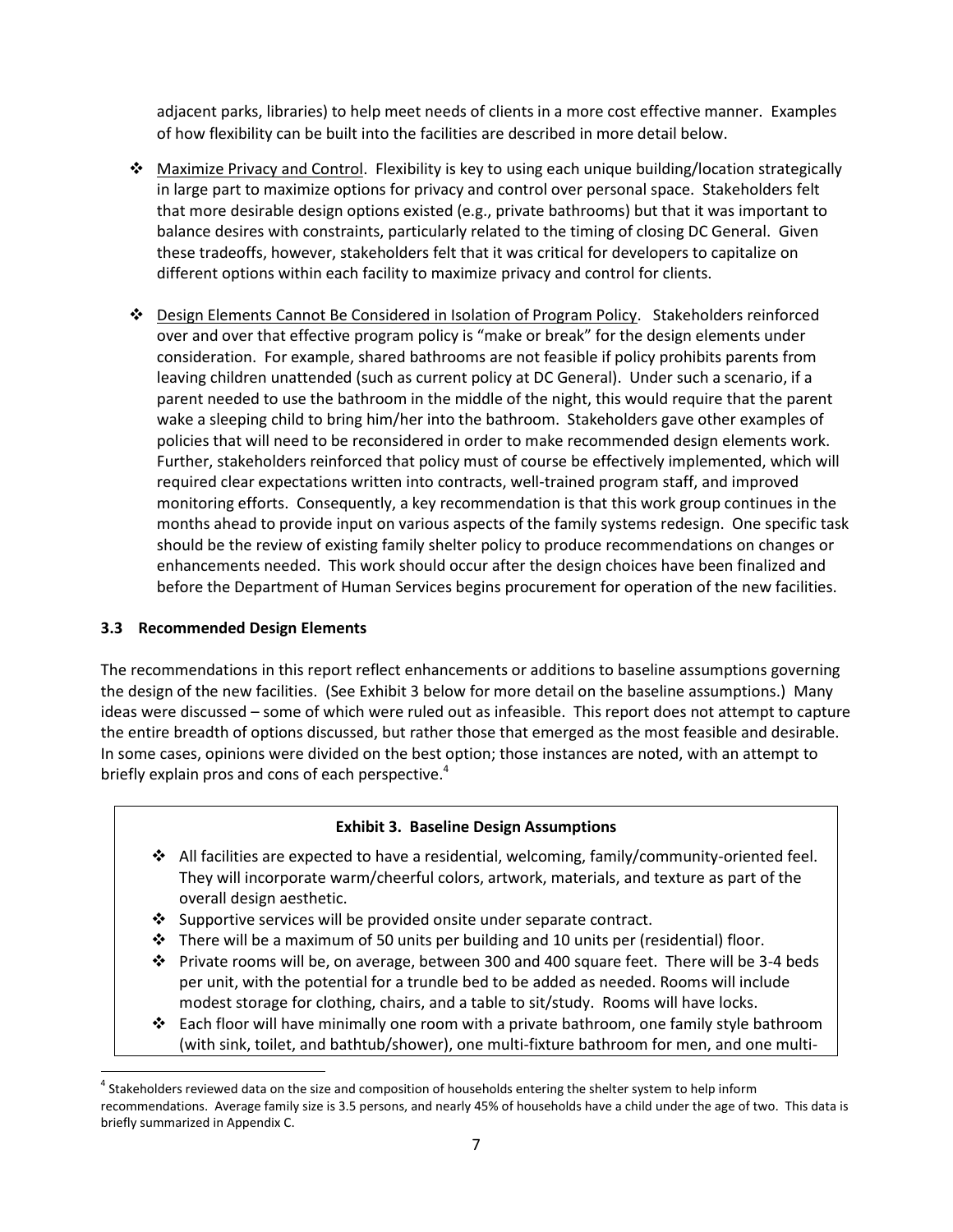fixture bathroom for women (each with three toilet stalls and three shower stalls).

- Each floor will allow space for a reception/staff desk that is positioned to see common areas.
- Each floor will have some space for study and adjacent common circulation.
- ❖ Each floor will have laundry facilities.
- $\div$  Common spaces will include a space for dining, a warming kitchen (including counter space, sink, full refrigerator, and warming oven), office space for staff, meeting space, outdoor play space (active and passive), and facility storage space.
- $\cdot$  Each facility will have minimally ten spaces for parking.
- Each facility will be fully ADA compliant and compliant with HSRA DC Code 4-754.24.

### Private Rooms

- $\cdot \cdot$  There should be no more than ten rooms per floor. Rooms should be clustered with 4-5 rooms on a given side or wing of the floor to provide a greater sense of community.
- Rooms should allow clients as much control over their space as possible (e.g., control over windows/airflow, lighting, storage of personal belongings, locks/security).
- Rooms should be in warm/cheerful colors and allow for some level of personalization (e.g., pictures, rugs, small decorations).
- $\div$  Each room should have a desk or small table with lamp lighting to allow for work, games, meals, etc.
- $\clubsuit$  Each room should allow adequate floor space and appropriately placed electrical outlets for placement of a mini-refrigerator.
- $\clubsuit$  Rooms should provide creative solutions to maximize storage (under bed drawers, shelving, etc.)
- Rooms should include a mirror and appropriately placed electrical outlets to allow clients the flexibility to get ready for work/school in their rooms if desired.
- $\div$  To provide more flexibility with regard to placement of large families, there should be at least one set of adjoining rooms on each floor that could either be used separately for two families or jointly for one large family.

### Kitchen/Meals

- $\cdot \cdot$  There was consensus that clients must have access to both mini-refrigerators and microwaves, but there were different opinions regarding whether they should be made available in rooms as standard protocol.
	- Committee members generally thought all rooms should have a mini-refrigerator. However, participants of the consumer focus group expressed concern about food in rooms leading to bugs and rodents. They did, however, feel that access to refrigerators was critical, especially for storage of medicine and formula. Some focus group participants felt that it would be better to make minirefrigerators available upon request.
	- With regard to microwaves, many stakeholders thought that a bank of microwaves available on each floor in a common area was more desirable than having them placed in each room. This would allow microwaves to be cleaned/maintained more easily (without staff having to enter a client's personal space), and it would allow clients ready access to sinks to clean dishes. However, a few stakeholders thought having them in the room was preferable due to the flexibility it allows clients (e.g., heating a baby's bottle in the middle of the night without having to leave the room).
	- Space and electrical outlets in rooms should allow for both, and location of the equipment can be resolved via discussions on program rules.
- $\div$  Clients should have shelving space in the rooms or a locked cupboard in a central location for dry food/snacks.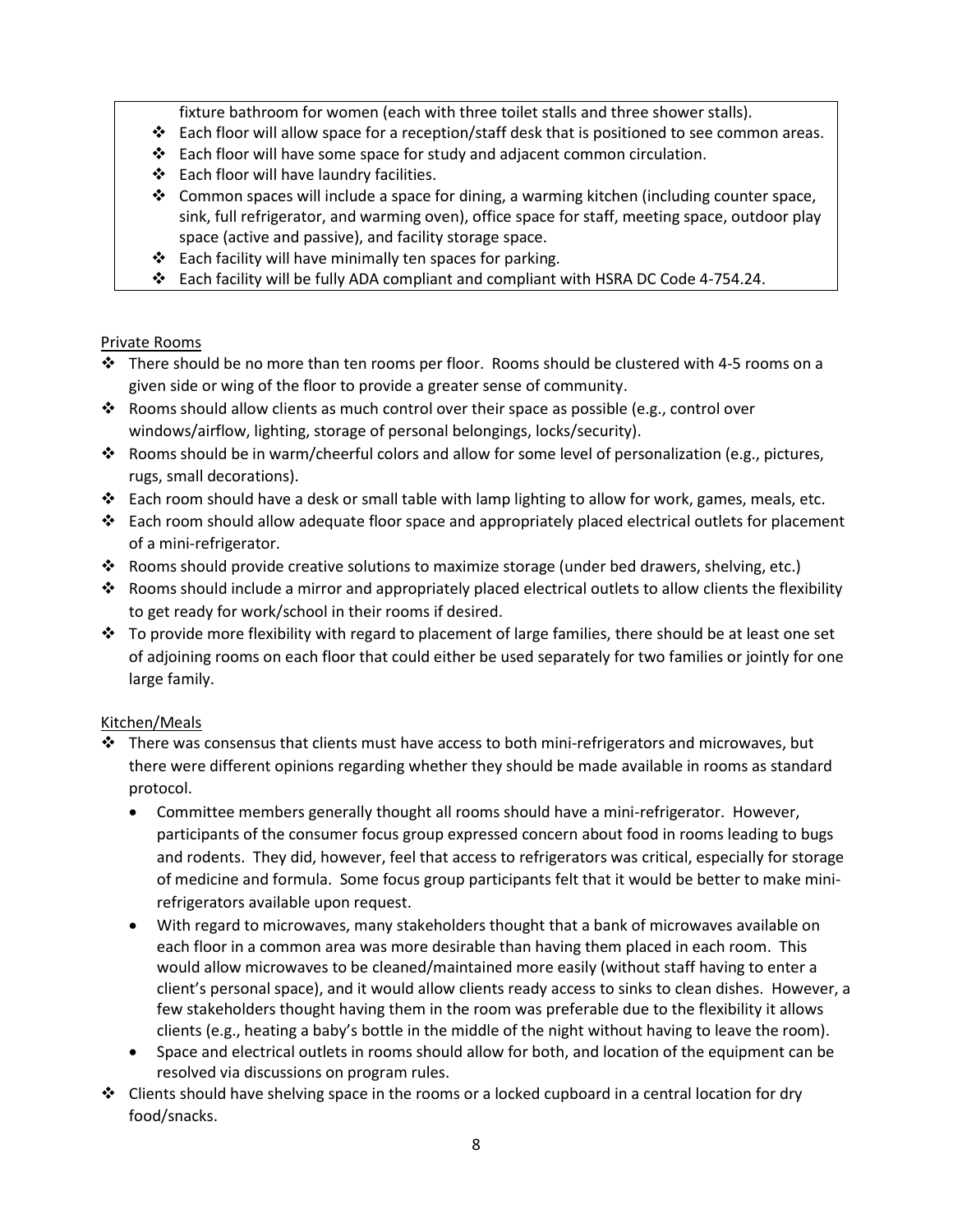- $\div$  Committee members discussed at length the need and desirability of having a full kitchen (with a stovetop/oven) available in each facility. (This is in contrast to a warming kitchen, which is included as part of the base assumptions.)
	- With regard to benefits, a full kitchen could be used for programming/training, and it could also be reserved for use when a parent wanted to prepare a meal for his/her family.
	- The drawbacks, however, included concern over conflict if families weren't following rules (e.g., cleaning up after themselves appropriately), the increased construction cost to meet building code related to fire suppression systems, and questions over whether the space would actually be used.
	- Based on the reflection worksheets, two people felt strongly that at least one kitchen in each facility was essential, but the majority of stakeholders seemed to put this in the "nice to have but not essential" category.

### Study Space

- $\cdot \cdot$  The overarching theme with regard to study space is that it is important to provide different ways to meet the needs of different individuals/families.
- $\cdot$  All rooms should have a desk or table with lamp lighting to allow homework to be completed within rooms.
- $\triangle$  A room for small group study (e.g., 2-3 people) should be provided on each floor. A larger study space/library should be made available on the main floor for use by all clients, but this space should be designed flexibly so that the room can be used for other purposes. For example, portable study carrels could be used to create privacy for study but could be removed to allow the room to be used for meetings or games. Participants of the consumer focus group also felt that it was important to have separate space for use by adults (for employment search) and youth (for homework).
- Study rooms should have windows that allow parents to monitor the activity of older children while entertaining smaller children in an adjacent room.
- $\clubsuit$  Access to computers is important, but opinions differed on whether desktop or laptop computers were more desirable.
	- Some stakeholders maintained that computer labs often go unused and were therefore not a good use of limited space; they thought making laptops/tablets available for checkout would create more flexibility.
	- Some consumers participating in the focus group, however, thought that clients would not take good care of laptops and that desktops were a better solution.
- $\clubsuit$  Many stakeholders thought that study space could be reduced if the facility was close to a library that provided access to computers and printers.

## Recreation Space

- Given the large number of very young children in the family shelter system (approximately 45% of households have a child under age two), specific play space should be provided for young children with age-appropriate furniture, equipment, toys, and books.
- $\div$  To save space, communal space should be designed as multipurpose rooms (e.g., dining, meeting, recreation space). Partition walls should be considered to allow more flexibility.
- $\div$  Likewise, age-appropriate outdoor recreation space should also be provided for different age groups (e.g., a jungle gym, basketball court). Outdoor space should offer privacy (e.g., via landscaping) but does not have to be gated/locked to avoid the sense of separation/isolation.
- Proximity to other neighborhood amenities should be taken into consideration. For example, if the facility is adjacent to a school or park, separate outdoor place would not be necessary.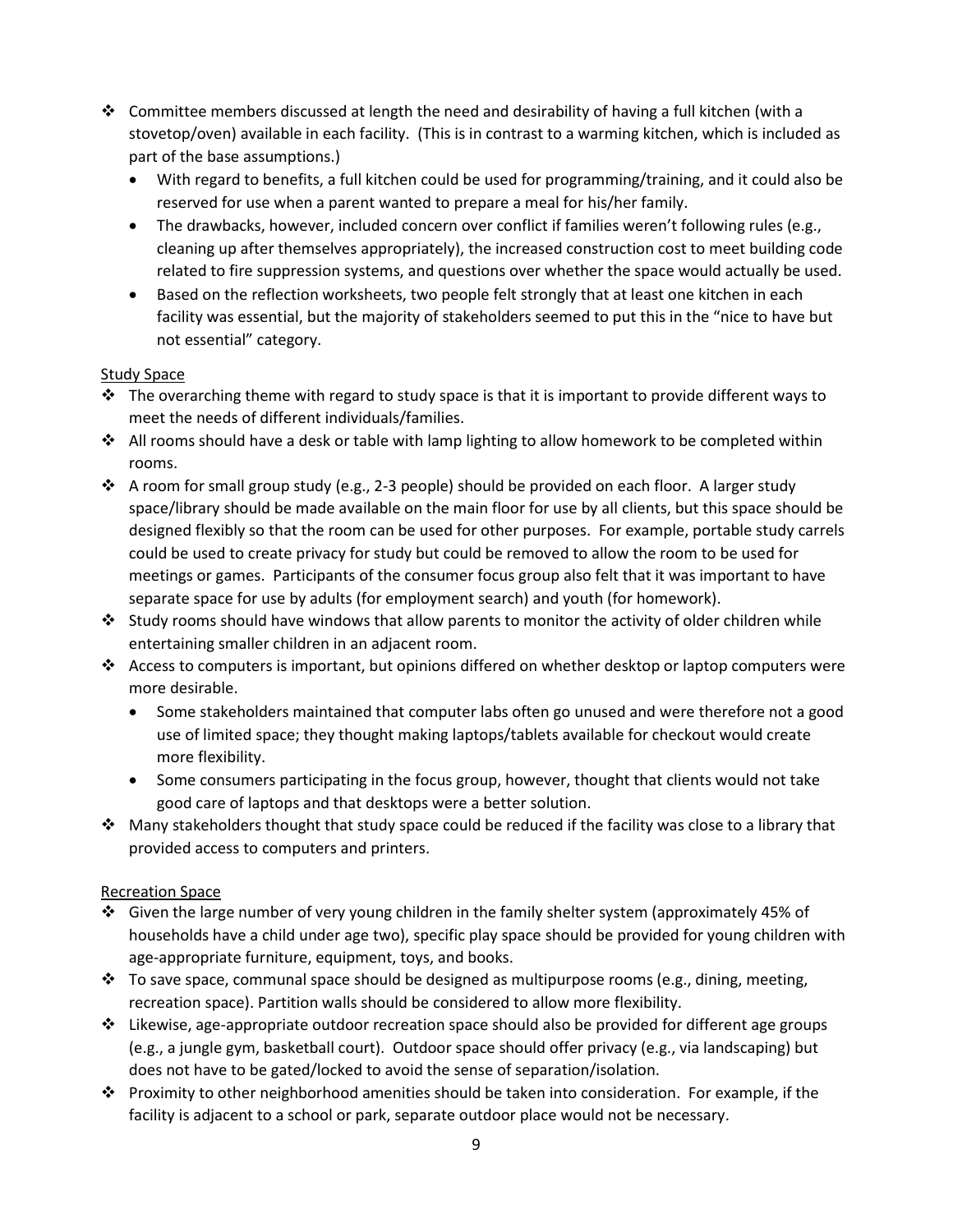#### Bathrooms

Bathrooms were the largest source of concern for stakeholders. Due to concerns over privacy, safety, cleanliness, and convenience, most stakeholders seemed to begin the committee process with the opinion that private bathrooms in each room were the optimal solution. However, after further analysis and discussion about the costs and tradeoffs, a number of stakeholders changed their position.

A large continuum of options exist, each with a different set of costs and tradeoffs. (For more detail, see Appendix D: Bathroom Options – Rough Order of Magnitude Costs.) In an ideal world with unlimited resources and property availability, bathrooms in each room would be optimal. In this situation, however, adding bathrooms to each room not only drives up the cost per building, but it also increases the space requirements for each unit (which subsequently increases the number of buildings needed to meet the 288-300 unit requirement to close DC General). If additional buildings are needed, the Department of General Services estimates that it would likely delay closing DC General by between one and two years. Further, in addition to the (one-time) increase in capital expenditures, there would be an increase in annual operating expenses associated with each additional building – resources that could otherwise be used for other needs within the homeless services system (e.g., permanent housing).

To help stakeholders understand tradeoffs in a more concrete way, a number of different scenarios were examined:

- $\div$  Base Case: The base scenario includes one private room with bathroom per floor, one family style bathroom per floor (with sink, shower/tub, and toilet), and multi-fixture shared bathrooms (one for men and one for women) on each floor. Each multi-fixture bathroom is assumed to have three shower stalls and three toilet stalls. This base case is achievable within the existing budget.
- $\clubsuit$  Option 1: In addition to the base case, this option would include one additional private room with bathroom per floor per site.
- $\clubsuit$  Option 2: In addition to the base case, this option would include one additional family style bathroom per floor per site.
- ❖ Option 3: All rooms have a private bathroom.
- Option 4: All units are apartment-style (efficiencies), including a private bathroom and kitchenette.

Stakeholders were conflicted over the choice of maximizing private bathroom space with having to delay closing DC General. While discussing these options, one stakeholder suggested a hybrid approach of one building with 100% of units containing a private bathroom, and all other buildings as base case or, preferably, option 2 (with a second family style bathroom on each floor). This option would increase the per building capital cost for one building only, and the net loss of units (8-10) in that one building would still keep us within the target range of the number of units needed to close DC General. This option is presented as Option #5 in the table below.

There were some questions/concerns raised about equity with this particular option, but stakeholders pointed out that there is already broad variation with regard to our existing apartment style shelter stock. Further, it would increase flexibility to meet the needs of households that need reasonable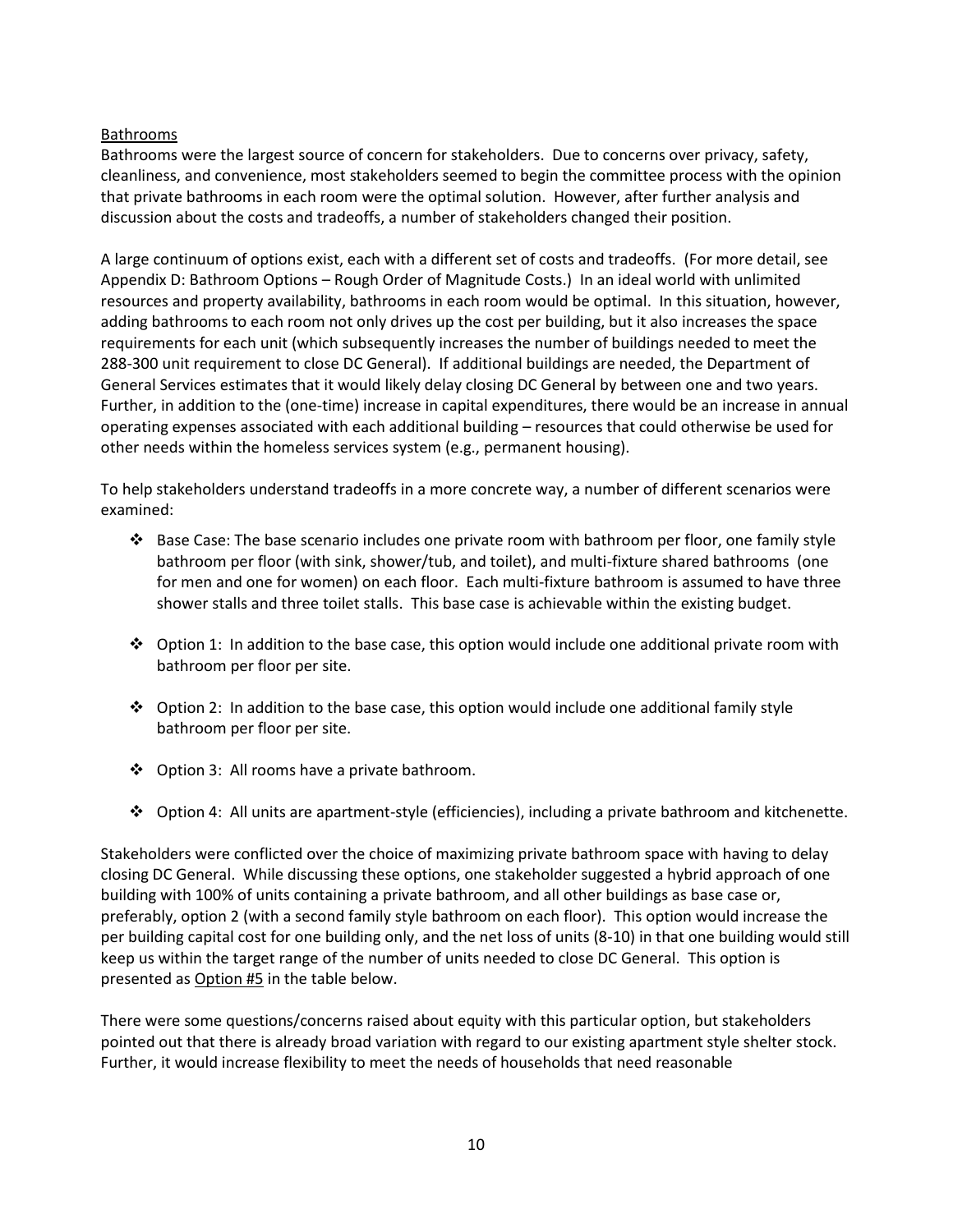accommodations or otherwise have significant safety or privacy needs by more than doubling the number of rooms with private bathrooms (from 30 under the base case to approximately 65).<sup>5</sup>

As Exhibit 4 reveals, and as mentioned throughout this report, different people have different perspectives based on their own experiences and priorities. One or two stakeholders expressed the opinion that maximizing the capacity of the facilities was the most important principle (as reflected in the desire to stay with the base case). There are certainly other options along this continuum that the group did not have time consider, but the overwhelming recommendation was to maximize private bathroom space however possible without delaying closing DC General.

| Exhibit 4. Recommendations on Bathroom Configuration* |            |               |         |
|-------------------------------------------------------|------------|---------------|---------|
| Scenario                                              | # Votes    | # Votes       | # Votes |
|                                                       | (Appointed | (Other        | (Total) |
|                                                       | Members)   | Participants) |         |
| <b>Base Case</b>                                      |            |               |         |
| Option #1                                             |            |               |         |
| Option #2                                             |            | 5             |         |
| Option #3                                             |            |               |         |
| Option #4                                             |            |               |         |
| Option #5                                             |            |               |         |

\*Numbers represent those present for the third meeting and interested in recommending a specific approach. Some participants abstained from voting.

The committee also discussed design elements to improve the privacy and security of the shared, multifixture bathroom space. Key recommendations include: 1) lockable shower stall doors that extend to the floor; and 2) the addition of a small area inside the stall with a bench for undressing/dressing that can be separated by a shower curtain to keep clothing dry and/or allow for a child to sit while the parent is showering. Ideally, each stall would offer these privacy features, but if space limitations prevent this addition for each stall, then minimally one male and one female stall on each floor should include this enhancement.

Lastly, and importantly, given the large percentage of households with children under age two, portable bathing tubs that can be assigned to a family are recommended both to increase the ease of bathing infants as well as to reduce concerns about cleanliness and sharing of bathtub space.

# **Summary**

 $\overline{a}$ 

As discussed throughout this report, the overarching principle that stakeholders kept coming back to was to design with creativity and use space flexibly to maximize privacy and control over personal space for

<sup>&</sup>lt;sup>5</sup> The Department of Human Services received approximately 280 requests for reasonable accommodations across the entire family shelter system in FY15, which represents approximately 20% of family shelter placements during the year. Because one-third of the shelter stock is (and will continue to be) comprised of apartment-style units, the District should not have difficulty meeting reasonable accommodation requests with the existing stock. However, we know that the homeless services system serves a high number of families that have experienced domestic or sexual violence or other forms of trauma. Because of data privacy issues, we currently do not have very robust data on the number of households fleeing an active domestic violence situation nor the number of households that would fall into the "high security/high privacy need" category. Consequently, additional flexibility within the system to meet the needs of these households is both desirable and advisable.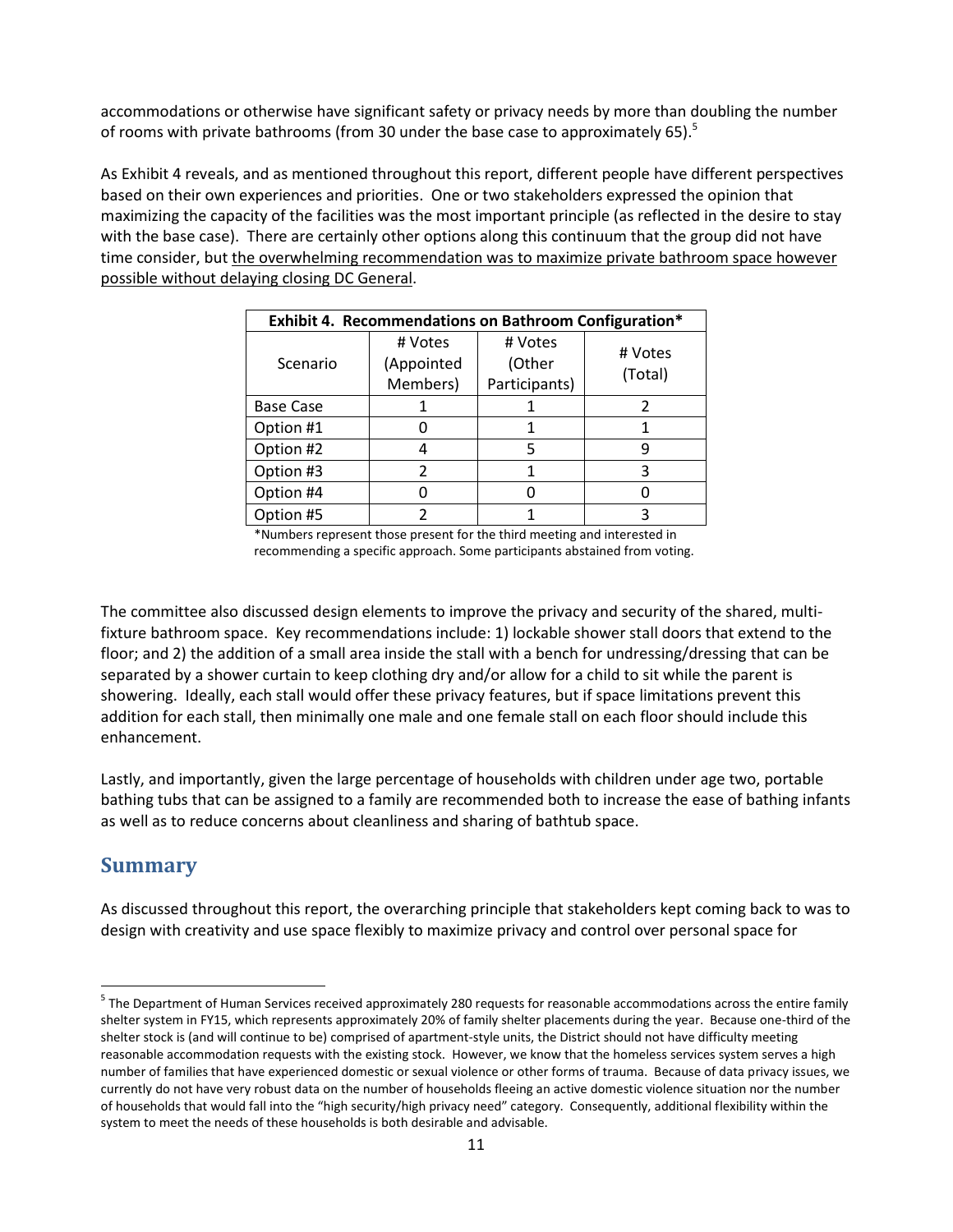families. Specific recommendations on enhancements to the baseline assumptions are offered to further that objective.

Members of the committee were grateful to have the opportunity to weigh in on this important project. As mentioned earlier in this report, stakeholders provided numerous examples throughout the process of how policy and programming will be critical to making these design elements work. Accordingly, it was recommended that this body transition into an ongoing work group of the ICH to provide feedback on the family system redesign, and specifically on the policy changes or enhancements needed to ensure these new facilities can help the District achieve its goal of making homelessness rare, brief, and nonrecurring.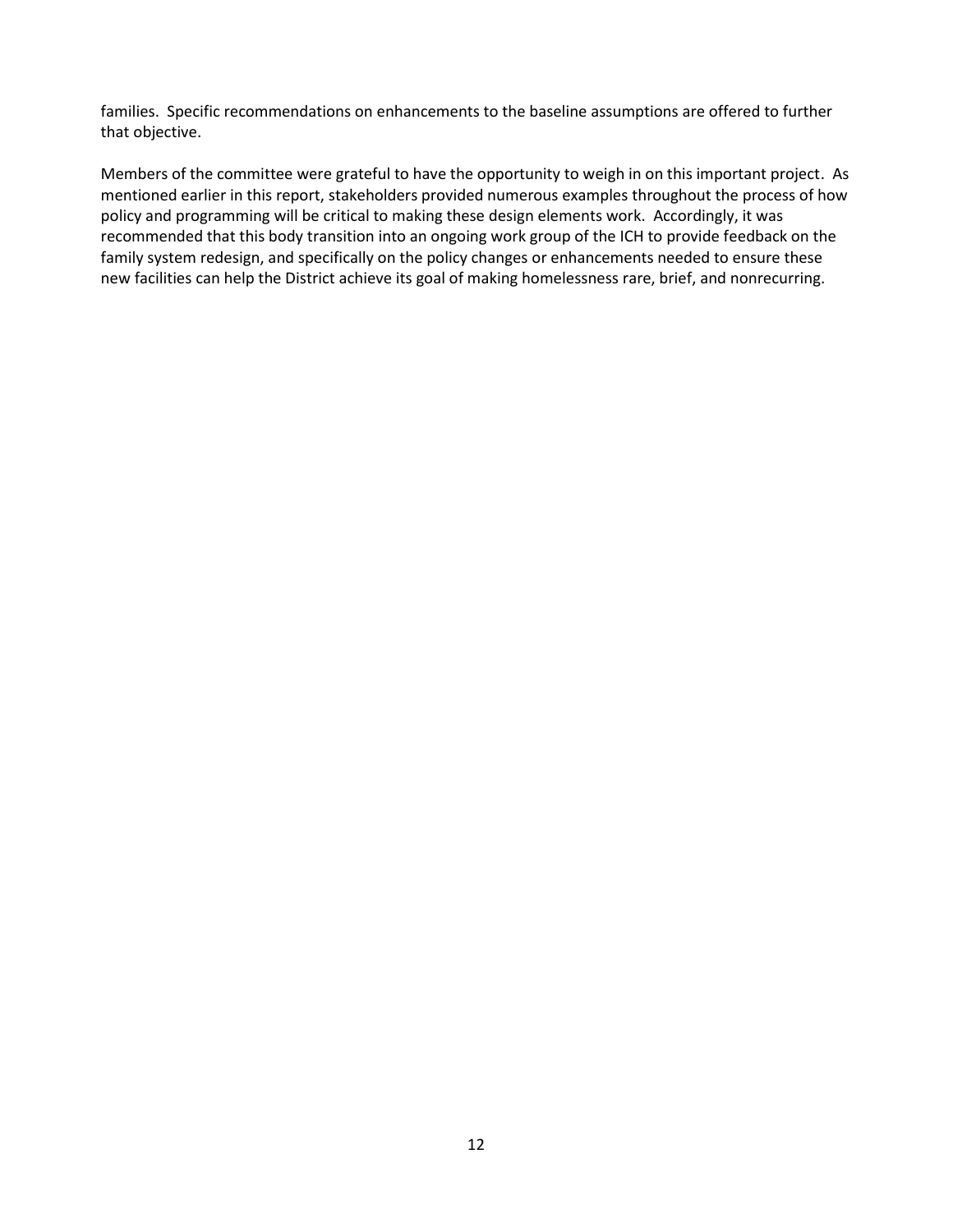# **Appendix A. ICH Committee on Design Guidelines: Participating Stakeholders**

| <b>Name</b>             | Organization                                   |  |
|-------------------------|------------------------------------------------|--|
| Stephen Campbell*       | <b>Department of General Services</b>          |  |
| Laura Zeilinger*        | Department of Human Services                   |  |
| Cortney Fisher*         | Office of Victim Services and Justice Grants   |  |
| Sharon McDonald*        | National Alliance to End Homelessness          |  |
| Kate Coventry*          | DC Fiscal Policy Institute                     |  |
| Amber Harding*          | Washington Legal Clinic for the Homeless       |  |
| Maggie Riden*           | DC Alliance of Youth Advocates                 |  |
| Peg Hacskaylo*          | District Alliance for Safe Housing (DASH)      |  |
| Tamaso Johnson*         | DC Coalition Against Domestic Violence         |  |
| Kelly McShane*          | <b>Community of Hope</b>                       |  |
| Judith Sandalow*        | Children's Law Center                          |  |
| Jamila Larson*          | Homeless Children's Playtime Project           |  |
| Carol Dostert*          | <b>Consumer Representative</b>                 |  |
| <b>Kevin Trussell</b>   | <b>Contemporary Services</b>                   |  |
| Curtrina Hoston         | <b>Contemporary Services</b>                   |  |
| Eva Chavez              | <b>DC Doors</b>                                |  |
| Pam Lieber              | Advocate                                       |  |
| <b>Yvette Mosley</b>    | <b>Transitional Housing Corporation</b>        |  |
| Daphne Glanton          | <b>Transitional Housing Corporation</b>        |  |
| <b>Jesse Lovell</b>     | DC for Democracy                               |  |
| Nancy Mercer            | <b>Corporation for Supportive Housing</b>      |  |
| <b>Ebony Rankin</b>     | US Department of Housing and Urban Development |  |
| <b>Brett Gagnon</b>     | US Department of Housing and Urban Development |  |
| Chris Dyer              | Office of Victim Services and Justice Grants   |  |
| Lisa Franklin-Kelly     | Department of Human Services                   |  |
| John Healy              | Ward 3 Resident                                |  |
| Tininka Rahman          | Children's National Health System              |  |
| Alana Intrieri          | Chairman Mendelson's Office                    |  |
| David Whitehead         | Washington Interfaith Network                  |  |
| Jessica Li              | Department of Human Services                   |  |
| Lanita Taylor           | <b>Contemporary Services</b>                   |  |
| Daniel Rappaport        | Office of Victim Services and Justice Grants   |  |
| Damon King              | Children's Law Center                          |  |
| Jay Thal                | Ward 3 Resident                                |  |
| Jenna Cevasco           | DC Deputy Mayor for Health and Human Services  |  |
| <b>Marcia Armstrong</b> | <b>PSI Services</b>                            |  |
| Monica Kamen            | <b>Fair Budget Coalition</b>                   |  |

\*Appointed Committee Member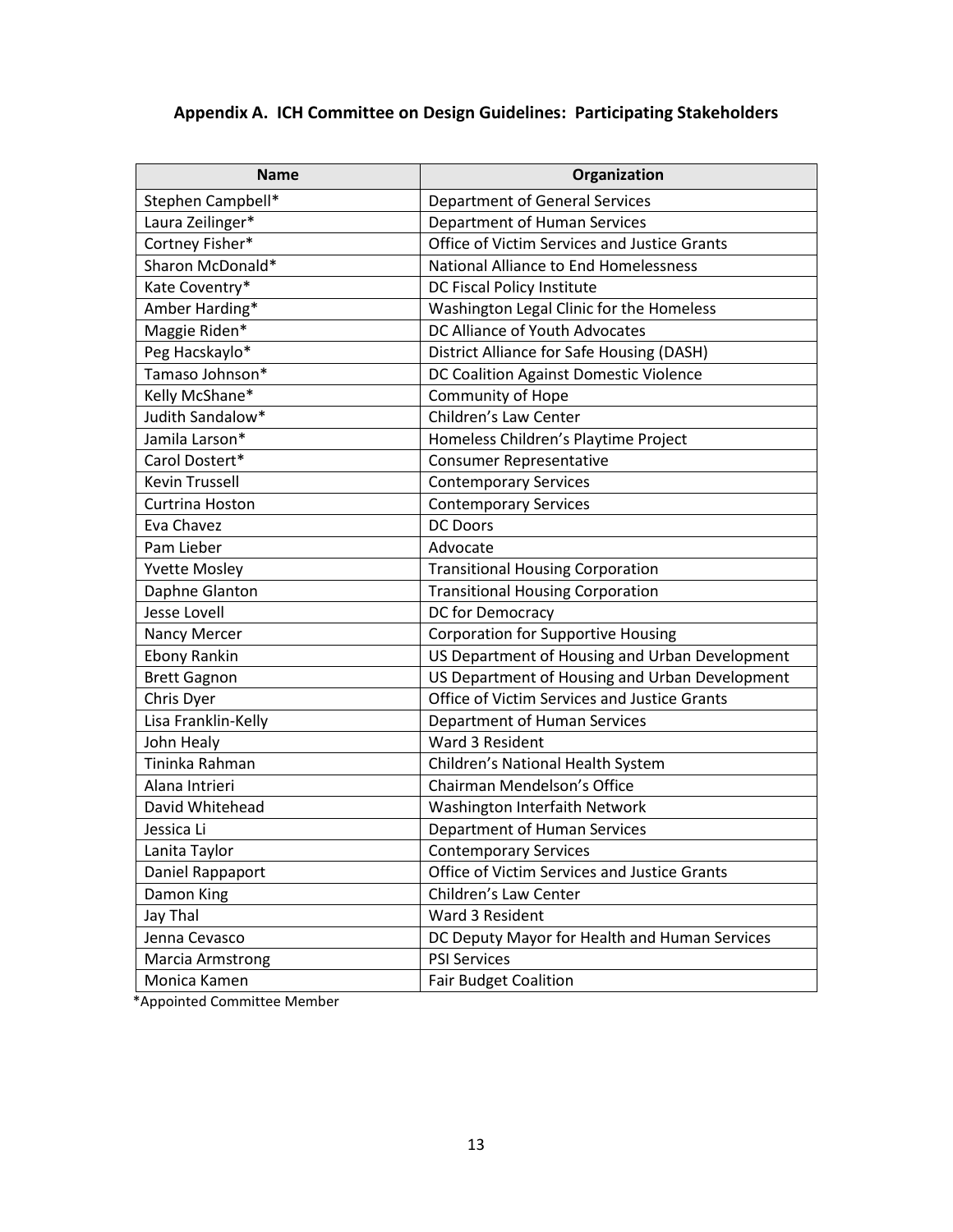### **Appendix B. DC General Focus Group Notes**

A focus group with current residents was held at the DC General Family Shelter on the evening of October 13, 2015. The Homeless Children's Playtime Project recruited parents to give their feedback on proposed design features for the family shelters that will replace DC General.

The focus group was conducted by:

- Kristy Greenwalt, Executive Director of the District Interagency Council on Homelessness (ICH)
- Kate Coventry, DC Fiscal Policy Institute and appointed member of the *ICH Committee on Design Guidelines for Emergency Housing for Families Experiencing Homelessness*
- Nancy Mercer, Corporation for Supportive Housing (CSH), national technical assistance provider on homeless services system redesign and systems change; interested stakeholder/public participant in *ICH Committee on Design Guidelines for Emergency Housing for Families Experiencing Homelessness*

Participants:

- The focus group began with 8 parents (2 fathers and 6 mothers). An additional 6 parents joined the focus group after it began (1 father and 5 mothers).
- Parents were of varying ages and had between 1 and 4 children. Children ranged in age from 2 months to 14 years old.

ICH Director Kristy Greenwalt had all attendees introduce themselves and then offered a brief summary of the Mayor's plan to replace DC General with smaller shelters. She explained that the purpose of the focus group was to solicit feedback on possible design features from attendees as they have direct experience of staying in family shelter.

Bathrooms:

- Parents raised the following issues/concerns about bathrooms:
	- o *Cleanliness.* Bathrooms at DC General are not cleaned enough and have problems with mold. There are also have been outbreaks of scabies.
	- o *Access to tubs.* At DC General, parents have to wash small children in the sink and it is very difficult logistically.
	- o *Enforcement of rules and more monitors.* At DC General, there is one monitor for every 20 families and the monitor cannot effectively ensure rules are followed. Men use the women's restroom, which makes women and girls uncomfortable. Focus group members are reported people having sex in the bathrooms.
	- o *Bathroom Etiquette.* Folks do not clean up after themselves, leaving toilets unflushed and not properly disposing trash. Parents suggested that residents be required to attend etiquette classes.
- When asked about the importance of a private bathroom (on a scale of 1 to 10, with 10 being most important), focus group participates provided the following ratings:
	- $\circ$  3 (1 parent)
	- $\circ$  4 (3 parents)
	- $\circ$  4-5 (1 parent)
	- $\circ$  10 (2 parents)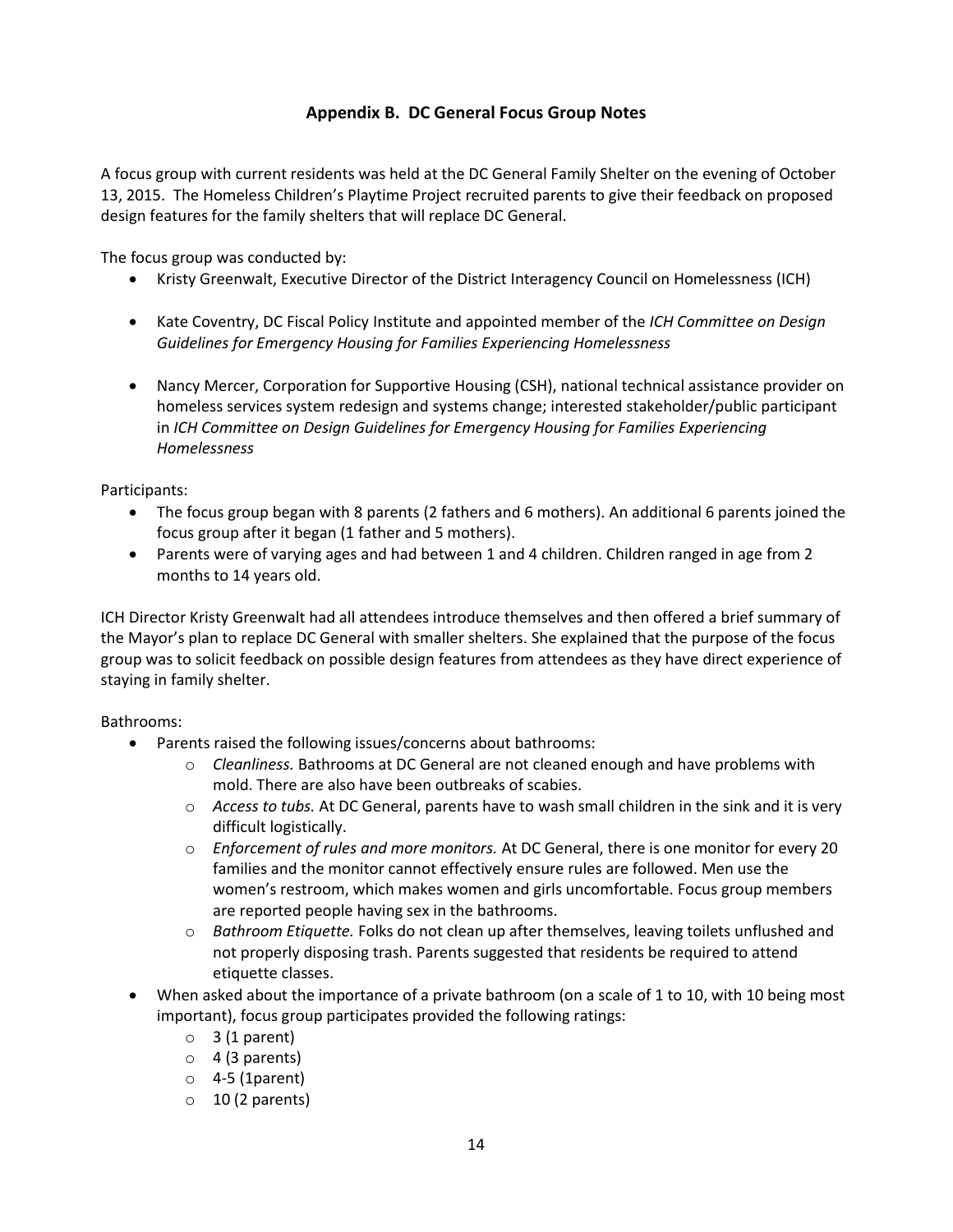Two parents reported that having their own private bathrooms was critical. One mentioned that he had a disability and was waiting for a disability room. There was agreement from all attendees that families with disabilities should have their own bathroom.

Food storage, Cooking, and Dining

- The parents expressed concerns about private food storage and cooking facilities leading to issues with cleanliness (and therefore bugs and rodents).
- They also expressed concerns that ovens and microwaves could lead to fires (or minimally fire drills/false alarms).
- However, there were also numerous complaints about the quality of the food at DC General.
- One parent reported that her kids would not eat the cafeteria food and that she wasn't able to cook very many things without a refrigerator and microwave. She also reported that the things she could make were more expensive and it was difficult to afford these foods with her food stamps, so she wasn't able to stretch her budget over the full month.
- Parents also reported the need to store medicine.
- General agreement that best idea would be to have families request microwave and fridges for their rooms if they wanted them (upon request).
- Six parents were willing to share kitchen space but noted that shared kitchens would only work if families were able to store food securely.

Study and Computer Space

- One parent said it was very important that families be able to set up study space in their rooms and that they have access to furniture that is sized for small children.
- Parents preferred the idea of a computer lab or labs to a laptop loan system. Parents thought laptops would get broken. There was a suggestion to have designated "homework hours" in the computer lab and to have a separate lab for parents who need computer access for doing job searches and other activities.
- Having Wi-Fi in the building would help parents be productive in job searches.
- Parents also wanted tutoring and mentoring programs onsite and reported it was difficult to get to tutoring site in Southeast.

Playspace and Recreation

- Parents agreed that the new shelters needed more recreation options for kids. At DC General, kids can only attend Playtime Project once per week.
- Parents also agreed that more programming was needed for babies and children under age 5.
- Parents appreciated the playground at DC General but think too many children are on the playground at a time and that one monitor is not sufficient, especially since the monitor has to leave the playground to escort kids to the bathroom.

Laundry

- Onsite laundry is essential because kids create lots of dirty laundry and clean clothes are needed for job interviews/work.
- Parents suggested that the new shelters provide more linens such as sheets and towels.

General Comments

 One parent opened the conversation by saying that "shelter style" was ok, because otherwise she thought people would get too comfortable. She noted that her family lived in shelter growing up. She thought it would be important to have more rules/restrictions.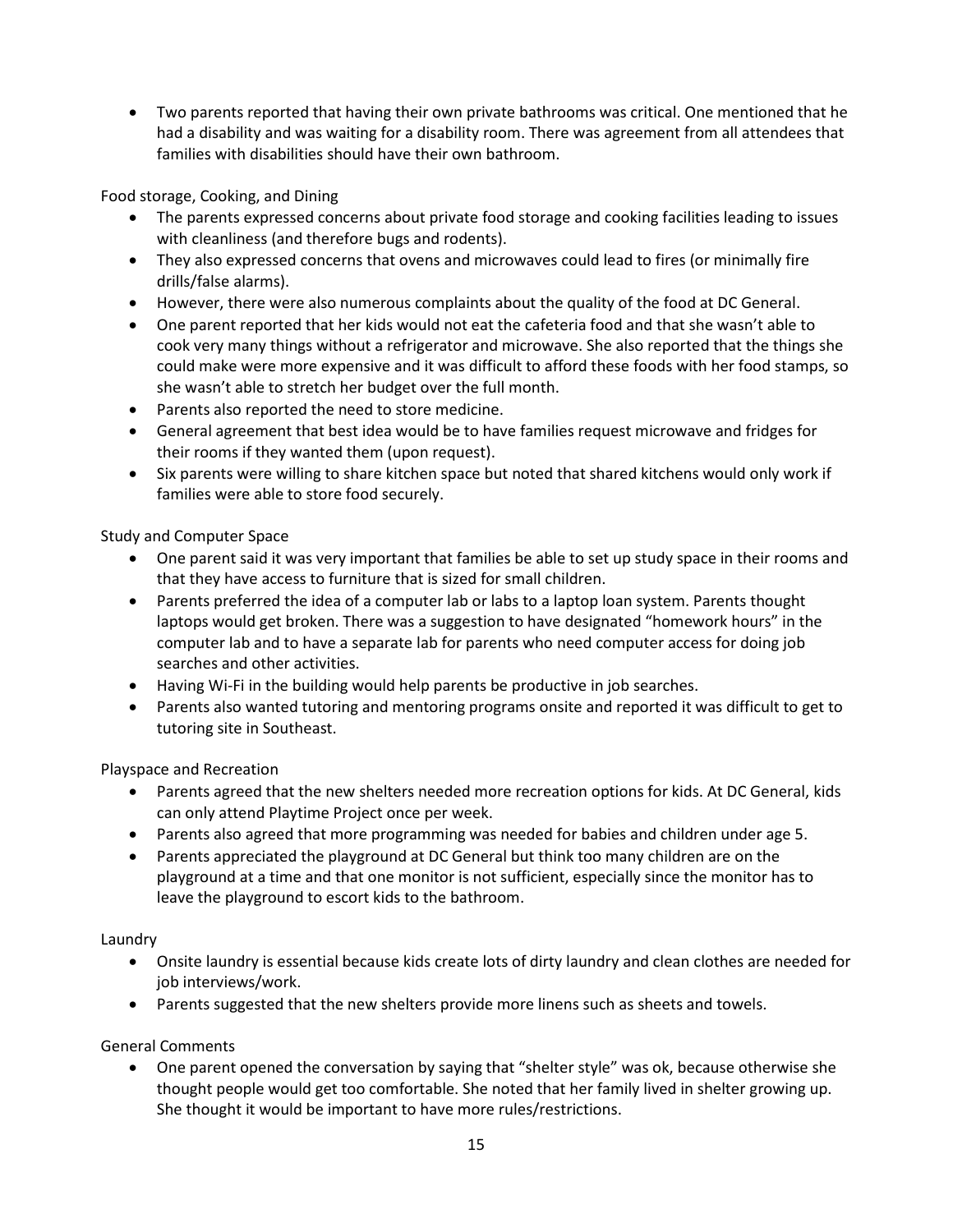- Parents are very concerned about the spread of disease in shelter and would like the new shelters to require that all residents, staff, and volunteers have health certificates.
- Parents are also concerned about bed bugs and recommended that residents be required to wash all belongings before entering shelter.
- Participants want more help with employment.
- One parent suggested having a mobile clinic visit the new sites or have staff help residents locate local medical care.
- Parents recommend that the new shelters be cleaner than DC General. Particularly, air conditioning units need filters and floors need to be washed frequently as babies need places to crawl.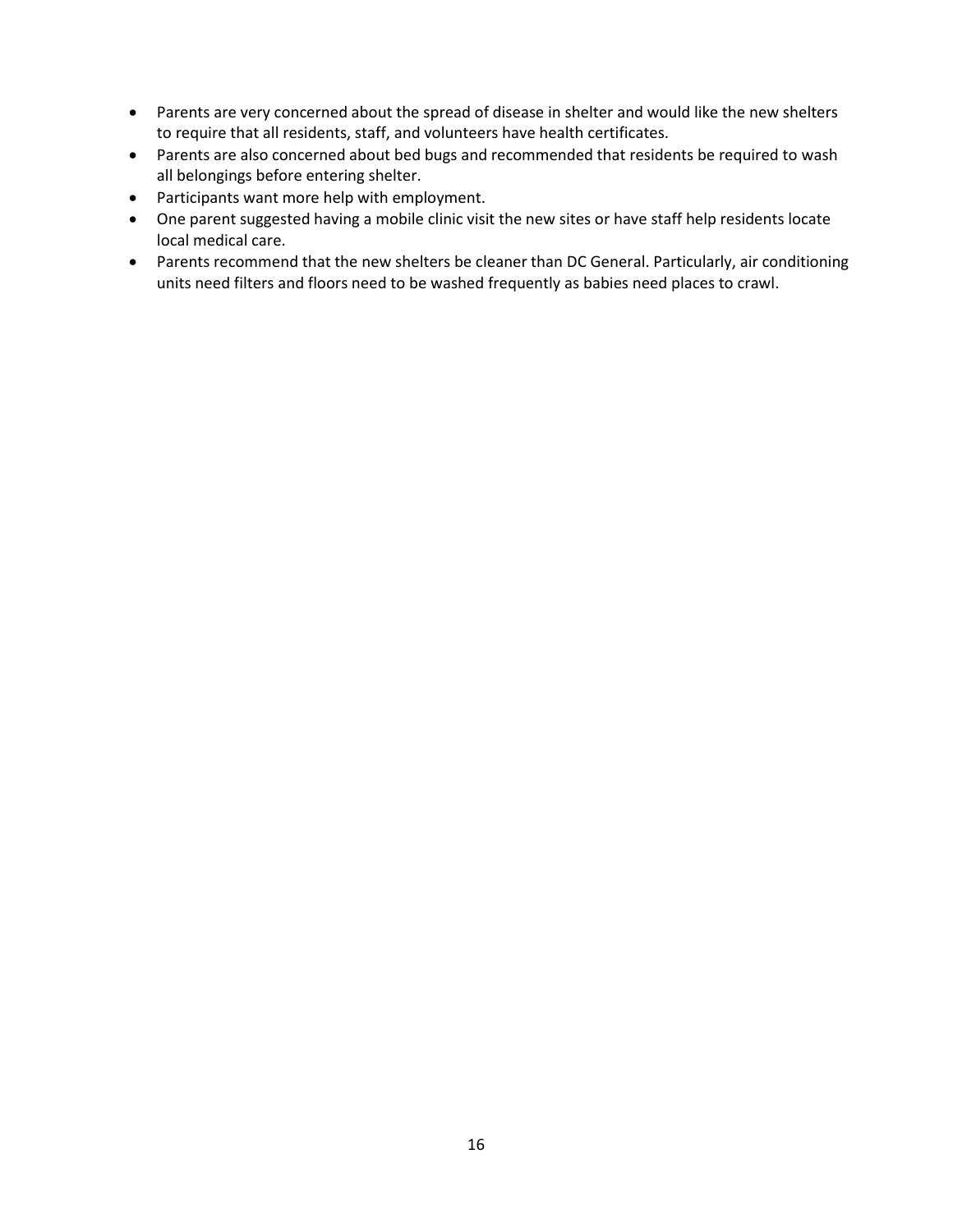#### **Appendix C. Household Size and Composition**

To enable committee members to consider specific scenarios around room occupancy and design of shared space, we looked at the composition of households in the system as of September 1, 2015. While the number of households in the system varies from one day to the next, the percentage and distribution of household types remains fairly consistent (e.g., these figures look very similar to data that was examined this time last year as the ICH began work on the development of Homeward DC).

On average, there are 3.5 persons per household. A significant number of households are headed by young parents (aged 18 to 24). Consequently, many of the children in the shelter system are also very young (nearly 45% under age two). The system does serve some very large households (5+ children), but these households constitute less than 5% of families entering the system. Finally, over 45% of household have an adult male present.

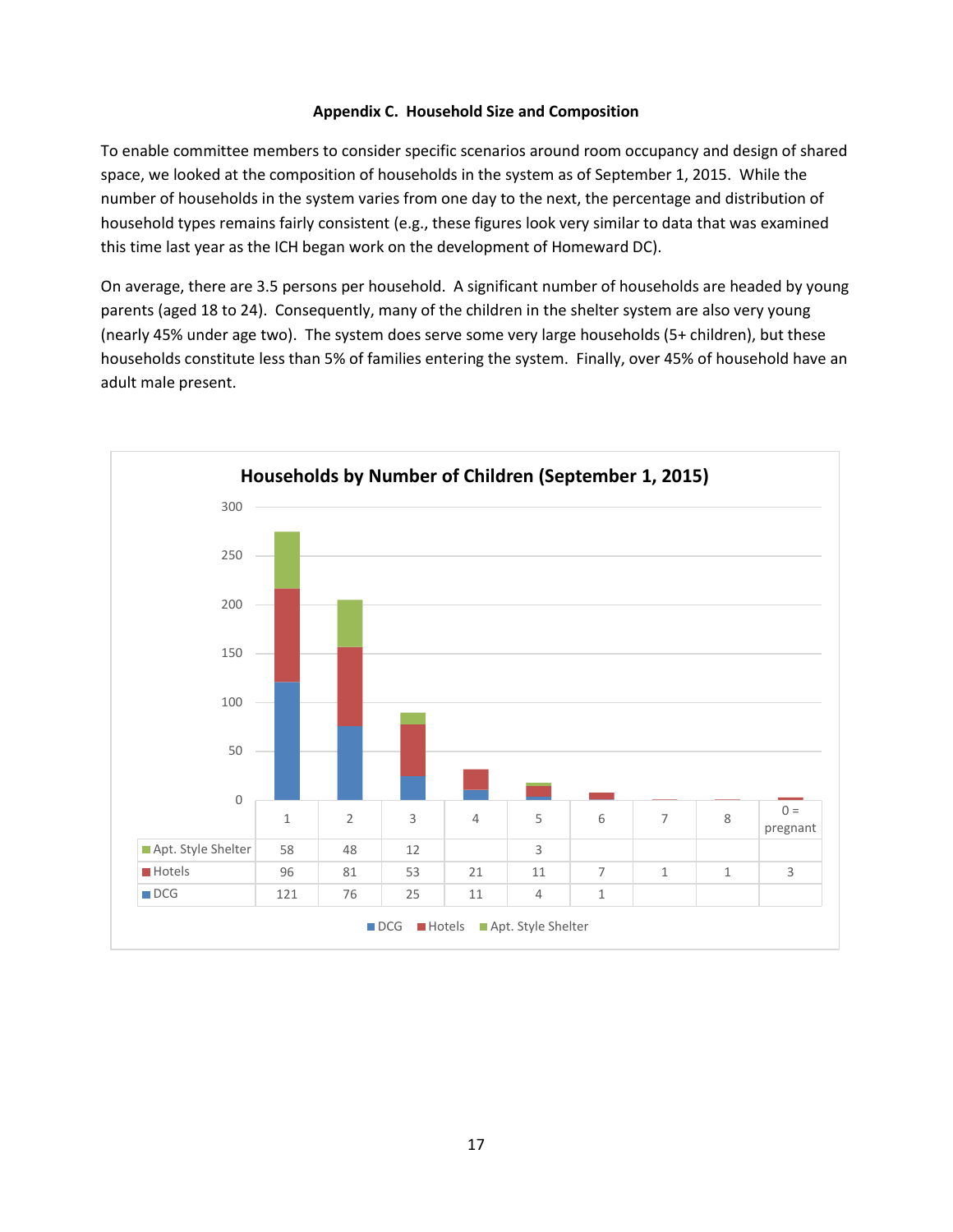